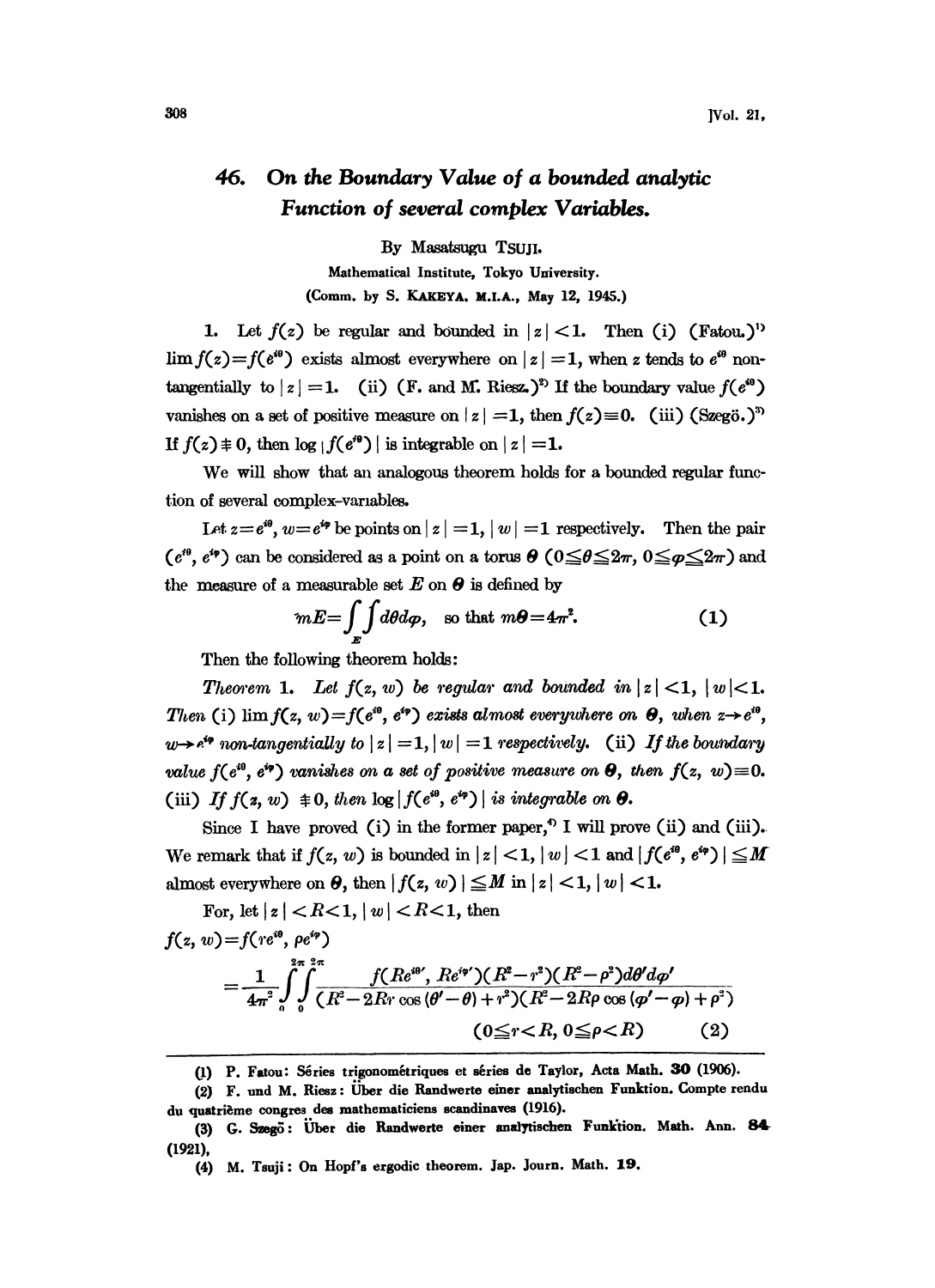No. 5.] On the Boundary Value of a bounded analytic Function. 309

so that for  $R\rightarrow 1$ , we have by Lebesgue's theorem,

$$
f(z, w) = \frac{1}{4\pi^2} \int_0^{2\pi} \int_0^{2\pi} \frac{f(e^{i\theta}, e^{i\varphi}) (1-r^2)(1-\rho^2) d\theta' d\varphi'}{(1-2r\cos{(\theta'-\theta)}+r^2)(1-2\rho\cos{(\varphi'-\varphi)}+\rho^2)},
$$

hence

$$
|f(z, w)| \leq \frac{M}{4\pi^2} \int_0^{2\pi} \int_0^{2\pi} \frac{(1-r^2)(1-\rho^2)d\theta' d\varphi'}{(1-2r\cos{(\theta'-\theta)}+r^2)(1-2\rho\cos{(\varphi'-\varphi)}+\rho^2)} = M.
$$
  
2. Proof of (ii).

Suppose that  $|f(z, w)| \le M$  for  $|z| < 1$ ,  $|w| < 1$  and  $|f(e^{i\theta}, e^{i\varphi})| \le m < M$ ) on a set  $E$  of positive measure on  $\theta$ . Then by Egorofi's theorem, there exists a closed sub-set  $E_0$  of  $E$ , such that  $mE_0 \ge mE - \epsilon > 0$  and  $=f(e^{i\theta}, e^{i\varphi})$  uniformly on  $E_0$ , so that there exists a suitable  $R<1$ , such that

$$
|f(Re^{i\theta}, Re^{i\varphi})| \leq m + \epsilon < M \quad \text{for} \quad (\theta, \varphi) \in E_0.
$$
 (3)

We put

$$
F(\theta, \varphi) = \text{Max.}(\log(m+\epsilon), \log |f(Re^{i\theta}, Re^{i\varphi}))|).
$$
 (4)

Then  $F(\theta, \rho)$  is continuous and

$$
F(\theta, \varphi) \leq \log M \text{ on } \theta - E_0,
$$
  
 
$$
F(\theta, \varphi) = \log (m + \epsilon) \text{ on } E_0.
$$
 (5)

Let for  $|z| < R$ ,  $|w| < R$ ,  $u(z, w) = u(re^{i\theta}, \rho e^{i\rho})$  $\frac{1}{4\pi^2}\int_0^1\int\frac{F(\theta',\,\varphi') (R^2-r^2)(R^2-\rho^2)d\theta'd\varphi'}{(R^2-2R\cos{(\theta'-\theta)}+r^2)(R^2-2R\rho\cos{(\varphi'-\varphi)}+\rho^2)}$ 

We have

$$
u(Re^{i\theta}, Re^{i\varphi}) = F(\theta, \varphi) \ge \log |f(Re^{i\theta}, Re^{i\varphi})|, \qquad (6)
$$
  

$$
u(0, 0) = \frac{1}{4\pi^2} \int_{0}^{\infty} F(\theta, \varphi) d\theta d\varphi = \frac{1}{4\pi^2} \int_{E_{\theta}}^{\infty} F(\theta, \varphi) d\theta d\varphi
$$

$$
+ \frac{1}{4\pi^2} \int_{\phi - E_{\theta}}^{\infty} F(\theta, \varphi) d\theta d\varphi \le \log (m + \epsilon) \cdot \frac{mE_0}{4\pi^2}
$$

$$
+ \log M \left(1 - \frac{mE_0}{4\pi^2}\right). \tag{7}
$$

Let

$$
\varPhi(z, w) = \log |f(z, w)| - u(z, w), (|z| \leq R, |w| \leq R), \quad (8)
$$
  

$$
\mu = \underset{|z| \leq R}{\text{upper limit }} \varPhi(z, w). \quad (9)
$$

Since  $u(z, w)$  is bounded and  $\log |f(z, w)| \leq \log M$ , we have  $\mu < \infty$ .

We will prove that  $\mu \leq 0$ .

Let  $(z_n, w_n)$  be points in  $|z| \leq R$ ,  $|w| \leq R$ , such that  $z_n \to z_0$ ,  $w_n \to w_0$  and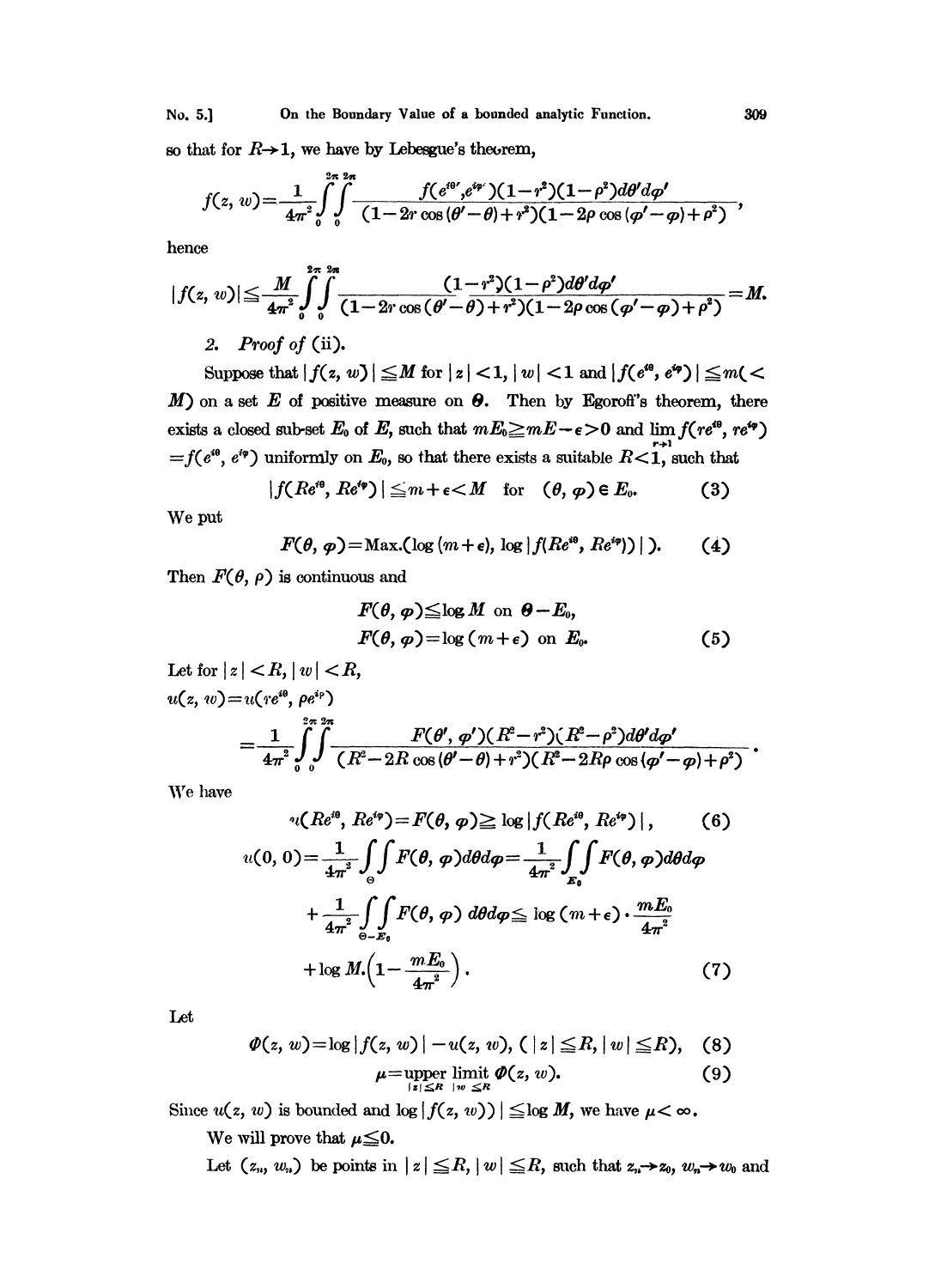$\mathbf{\Phi}(z_n, w_n) \rightarrow \mu$ . Then  $|z_0| \leq R$ ,  $|w_0| \leq R$  and  $\mathbf{\Phi}(z_0, w_0) = \mu$ , so that  $f(z_0, w_0) \rightarrow 0$ . (i) If  $|z_0| < R$ ,  $|w_0| < R$ , then  $f(z, w) \neq 0$  in  $|z - z_0| \leq \delta$ ,  $|w - w_0| \leq \delta$ , where  $\delta$  is taken so small that  $|z-z_0| \leq \delta$ ,  $|w-w_0| \leq \delta$  are contained in  $|z| < R$ ,  $|w| < R$ respectively. Then  $\mathcal{P}(z, w)$  is a harmonic function of z and w in  $|z-z_0| \leq \delta$ ,  $|w-w_0 \leq \delta$ , so that if  $\varPhi(z, w) \neq \text{const.}$ , then  $\varPhi(z, w)$  takes values in  $|z-z_0| \leq \delta$ ,  $|w-w_0| \leq \delta$ , which are greater than  $\mathcal{O}(z_0, w_0) = \mu$ , which contadicts the definition of  $\mu$ . Hence  $\mathcal{P}(z, w) \equiv \text{const.} = \mu$ . Since by (6), (8),  $\mathcal{P}(Re^{i\theta}, Re^{i\phi}) \leq 0$ , we have  $\mu \leq 0$ .

(ii) Next suppose that  $|z_0| < R$ ,  $|w_0| = R$ . We write  $u(z, w)$  in the form:

$$
u(z, w) = \frac{1}{2\pi} \int_{0}^{z\pi} \frac{U(\theta', w)(R^2-r^2)d\theta'}{R^2-2Rr\cos(\theta'-\theta)+r^2},
$$

where

$$
U(\theta, w) = \frac{1}{2\pi} \int_{0}^{2\pi} \frac{F(\theta, \varphi') (R^2 - \rho^2) d\varphi'}{R^2 - 2R\rho \cos{(\varphi' - \varphi)} + \rho^2}
$$

Since  $U(\theta, w) \to F(\theta, \varphi_0)$  for  $w \to w_0 = Re^{4\varphi_0}$ ,

$$
u(z, w_0) = \frac{1}{2\pi} \int_{0}^{\infty} \frac{F(\theta', \varphi_0)(R^2-r^2)d\theta'}{R^2-2Rr\cos(\theta-\theta)+r^2}.
$$

Hence  $u(z, w_0)$  is a harmonic function of z in  $|z| < R$ . Since  $f(z_0, w_0) = 0$ ,  $f(z, w_0) + 0$  in  $|z - z_0| \leq \delta$ , where  $\delta$  is taken so small that  $|z - z_0| \leq \delta$  is contained in  $|z| < R$ . Since  $\mathcal{O}(z, w_0)$  is harmonic in  $|z-z_0| \leq \delta$ , if  $\mathcal{O}(z, w_0) \neq \text{const.}$ , then  $\mathcal{P}(z, w_0)$  takes values in  $|z-z_0| \leq \delta$ , which are greater than  $\mathcal{P}(z_0, w_0) = \mu$ , which contradicts the definition of  $\mu$ . Hence  $\mathcal{P}(z, w_0) \equiv \text{const.} = \mu$ . Since  $\mathcal{P}(Re^{i\theta}, R^{i\phi})$  $\leq$ 0, we have  $\mu \leq 0$ .

(iii) We have  $\mu \leq 0$ , if  $|z_0| = R$ ,  $|w_0| = R$  from (6), (8).

Hence  $\mu \leq 0$  in any case, so that

$$
\log |f(z, w)| \leqq u(z, w) \text{ in } |z| \leqq R, |w| \leqq R,
$$

hence by  $(7)$ ,

$$
\log |f(0,0)| \leqq u(0,0) \leqq \log(m+\epsilon) \frac{mE_0}{4\pi^2} + \log M \left(1 - \frac{mE_0}{4\pi^2}\right). (10)
$$

Making  $\epsilon \rightarrow 0$ , we have

$$
\log|f(0,0)| \leq \log m \cdot \frac{mE}{4\pi^2} + \log M \cdot \left(1 - \frac{mE}{4\pi^2}\right),
$$

or

$$
|f(0,0)| \leq m^{\frac{mE}{4\pi^2}} M^{1-\frac{mE}{4\pi^2}}.
$$
 (11)

Hence if  $f(e^{i\theta}, e^{i\varphi}) = 0$  on a set E of positive measure on  $\theta$ , then  $f(0, 0) = 0$ . From this we conclude that  $f(z, w) \equiv 0$ . For, if  $f(z, w) \not\equiv 0$ , let  $f(z_0, w_0) \neq 0$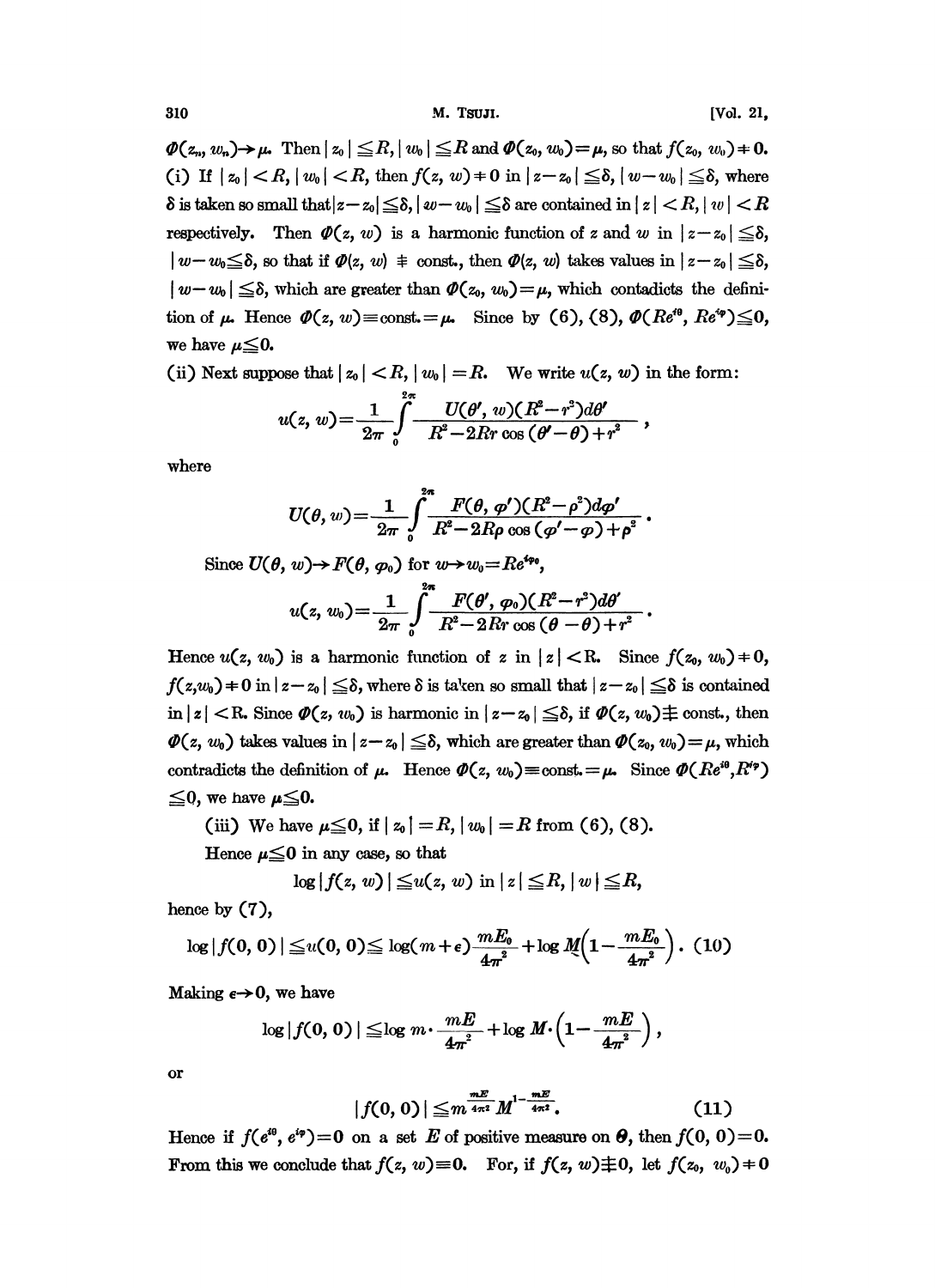No. 5.1 Nn the Boundary Value of a bounded analytic Function.

$$
(|z_0|<1, |w_0|<1)
$$
. Put  $F(z, w) = f\left(\frac{z+z_0}{1+\tilde{z}_0z}, \frac{w+w_0}{1+\tilde{w}_0w}\right)$ . Then  $F(z, w)$ 

is regular and bounded in  $|z| < 1$ ,  $|w| < 1$  and its boundary value vanishes on a set of positive measure on  $\Theta$ , so that  $F(0, 0) = f(z_0, w_0) = 0$ , which contradicts the hypothesis. Hence  $f(z, w) \equiv 0$ , q.e.d.

3. Proof of  $(iii)$ .

Let  $f(z, w) \neq 0$ , then after a suitable linear transformation, we may assume that  $f(0, 0) = 0$  and  $|f(z, w)| < 1$  in  $|z| < 1$ ,  $|w| < 1$ .

Let  $|f(e^{i\theta}, e^{i\varphi})| \geq 2\epsilon > 0$  on a set E. Then by Egoroff's theorem, there exists a closed sub-set  $E_0$  of E, such that  $mE_0 \ge mE - \epsilon > 0$  and  $\lim f(re^{i\theta}, re^{i\phi})$ = $f(e^{i\theta}, e^{i\varphi})$  uniformly on  $E_0$ , so that for a suitable  $R<1$ ,

$$
|f(Re^{i\theta}, Re^{i\varphi})| \geq \epsilon \quad \text{for} \quad (\theta, \varphi) \in E_0. \tag{12}
$$

Let

$$
F(\theta, \varphi) = \text{Max.}(\log \epsilon, \log |f(Re^{i\theta}, Re^{i\phi})|) \quad (0 < \epsilon < 1), \tag{13}
$$

then  $F(\theta, \varphi)$  is continuous and since  $|f(z, w)| < 1, 0 < \varepsilon < 1$ ,

$$
F(\theta, \varphi) \leq 0 \text{ on } \theta - E_0, F(\theta, \varphi) = \log |f(Re^{i\theta}, Re^{i\varphi})| \text{ on } E_0. \quad (14)
$$

Let

$$
u(z, w) = u(re^{i\theta}, \rho e^{i\theta}) =
$$
  

$$
\frac{1}{4\pi^2} \int_0^{2\pi} \int_0^{2\pi} \frac{F(\theta', \varphi') (R^2 - r^2)(R^2 - \rho^2) d\theta' d\varphi'}{(R^2 - 2Rr \cos{(\theta' - \theta)} + r^2)(R^2 - 2R\rho \cos{(\varphi' - \varphi)} + \rho^2)}.
$$
  

$$
(0 \le r < r < 1, 0 \le \rho < R < 1)
$$

Then by  $(10)$ ,  $(14)$ ,

$$
\log |f(0,0)| \leq u(0,0) = \frac{1}{4\pi^2} \iint_{\Theta-E_0} F(\theta,\varphi) d\theta d\varphi + \frac{1}{4\pi^2} \iint_{E_0} F(\theta,\varphi) d\theta d\varphi \leq
$$
  

$$
\frac{1}{4\pi^2} \iint_{E_0} \log |f(Re^{i\theta}, Re^{i\varphi})| d\theta d\varphi.
$$

Since for  $R\rightarrow 1$ ,  $\log|f(Re^{i\theta}, Re^{i\phi})| \rightarrow \log|f(e^{i\theta}, e^{i\phi})|$  uniformly on  $E_0$ ,

$$
\log|f(0,0)| \leqq \frac{1}{4\pi^2} \int_{\mathbb{F}_0} \int \log|f(e^{i\theta}, e^{i\varphi})| d\theta d\varphi,
$$

By (ii),  $mE \rightarrow 4\pi^2$  for  $\epsilon \rightarrow 0$ , so that making  $\epsilon \rightarrow 0$ , we have

$$
\log|f(0,0)| \leqq \frac{1}{4\pi^2} \int_{0}^{\infty} \int \log|f(e^{i\theta},e^{i\varphi})| d\theta d\varphi. \qquad (15)
$$

Hence  $\log|f(e^{i\theta}, e^{i\varphi})|$  is integrable on  $\Theta$ , q.e.d.

Similarly we can prove:

Theorem 2. Let  $f(z_1, ..., z_n)$  be regular and bounded in  $|z_1| < 1, ...$ ,  $|z_n| < 1$ . Then (i)  $\lim_{n \to \infty} f(z_1, \dots, z_n) = f(e^{i\theta_1}, \dots, e^{i\theta_n})$  exists almost everywhere on an n-dimensional torus  $\Theta(0 \leq \theta_k \leq 2\pi, k=1, 2, ..., n)$ , when  $z_k \rightarrow e^{i\theta_k}$  non-